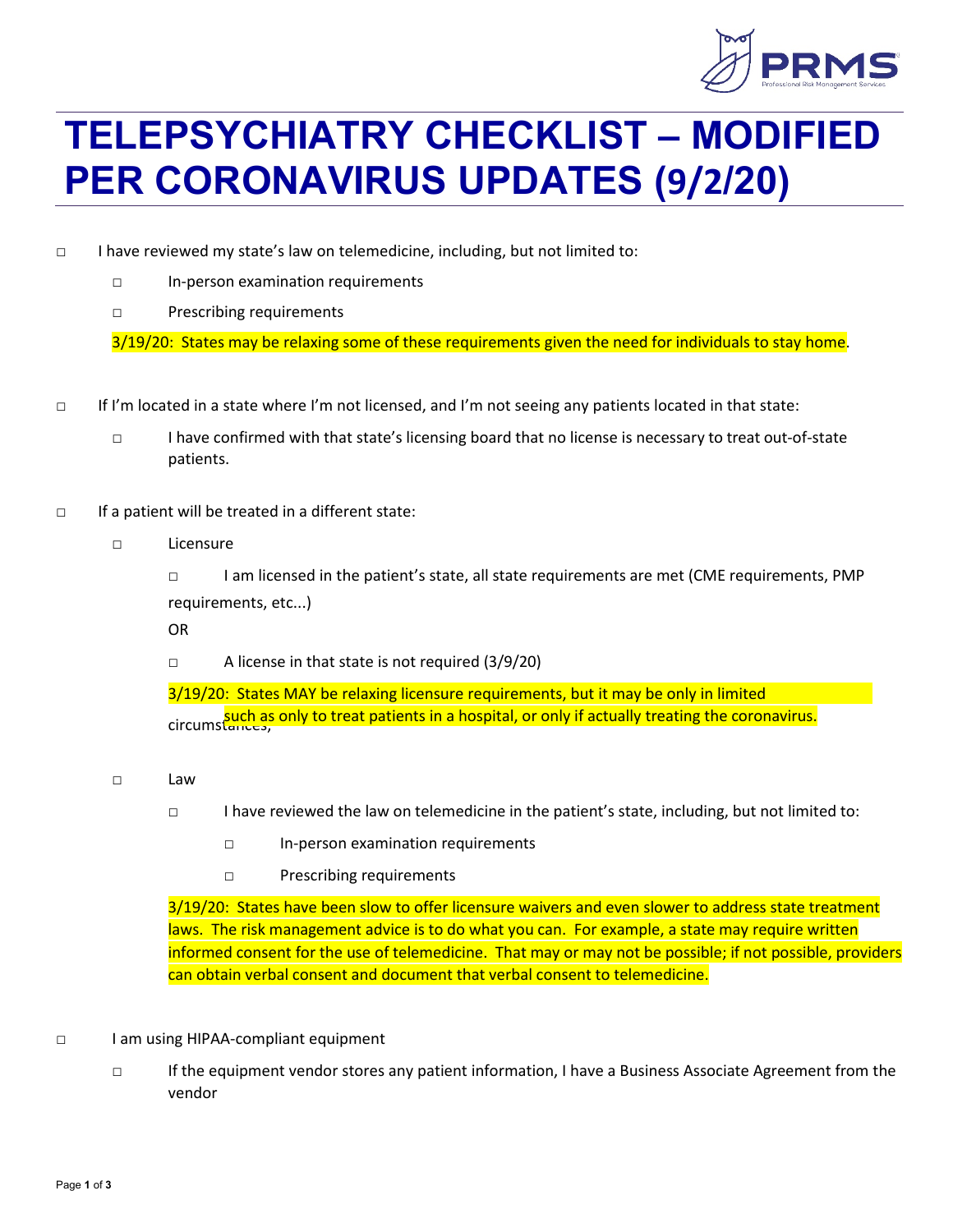

3/19/20: The federal government has exercised "its enforcement discretion and will waive potential penalties against health care providers that serve patients through everyday communication technologies during the COVID-19 nationwide public health emergency. This exercise of discretion applies to widely available communication apps, such as FaceTime or Skype, when used in good faith for any telehealth treatment or diagnostic purpose, regardless of whether the telehealth service is directly related to COVID-19."

[https://www.hhs.gov/about/news/2020/03/17/ocr-announces-notification-of-enforcement-discretion](https://www.hhs.gov/about/news/2020/03/17/ocr-announces-notification-of-enforcement-discretion-for-telehealth-remote-communications-during-the-covid-19.html)[for-telehealth-remote-communications-during-the-covid-19.html](https://www.hhs.gov/about/news/2020/03/17/ocr-announces-notification-of-enforcement-discretion-for-telehealth-remote-communications-during-the-covid-19.html) 

- □ I understand that services are considered rendered at the patient's location, not my location
- □ I understand that the standard of care for telepsychiatry services is the same as for in-person visits

3/19/20: This is still true. So, for example, just as you need to get a patient in crisis to the hospital from your office, you would need to be able to call emergency services if a remotely treated patient is in crisis. Be sure to know the patient's exact location at the beginning of each session.

- □ I understand that this treatment modality is not appropriate for all patients and I engage in careful patient selection
	- $\Box$  I re-evaluate periodically the appropriateness of treatment
- □ I require patient identification at the first session
- □ I confirm patient location at the start of every session
- □ I obtain informed consent to the use of telepsychiatry, in addition to informed consent to treatment 3/19/20: if written informed consent is not possible, at least document consent obtained verbally.
- □ If I am prescribing, I am complying with:
	- □ State law in my state and, if different, state law in the patient's state
	- □ Check the Prescription Monitory Program, as applicable
	- □ Federal law, if prescribing controlled substances, by:
		- □ Having a DEA registration in my state as well as each patient's state (if different from my state)

3/31/20: The DEA has [temporarily waived](https://www.deadiversion.usdoj.gov/GDP/(DEA-DC-018)(DEA067)%20DEA%20state%20reciprocity%20(final)(Signed).pdf) the requirement to have a DEA registration in the patient's state.